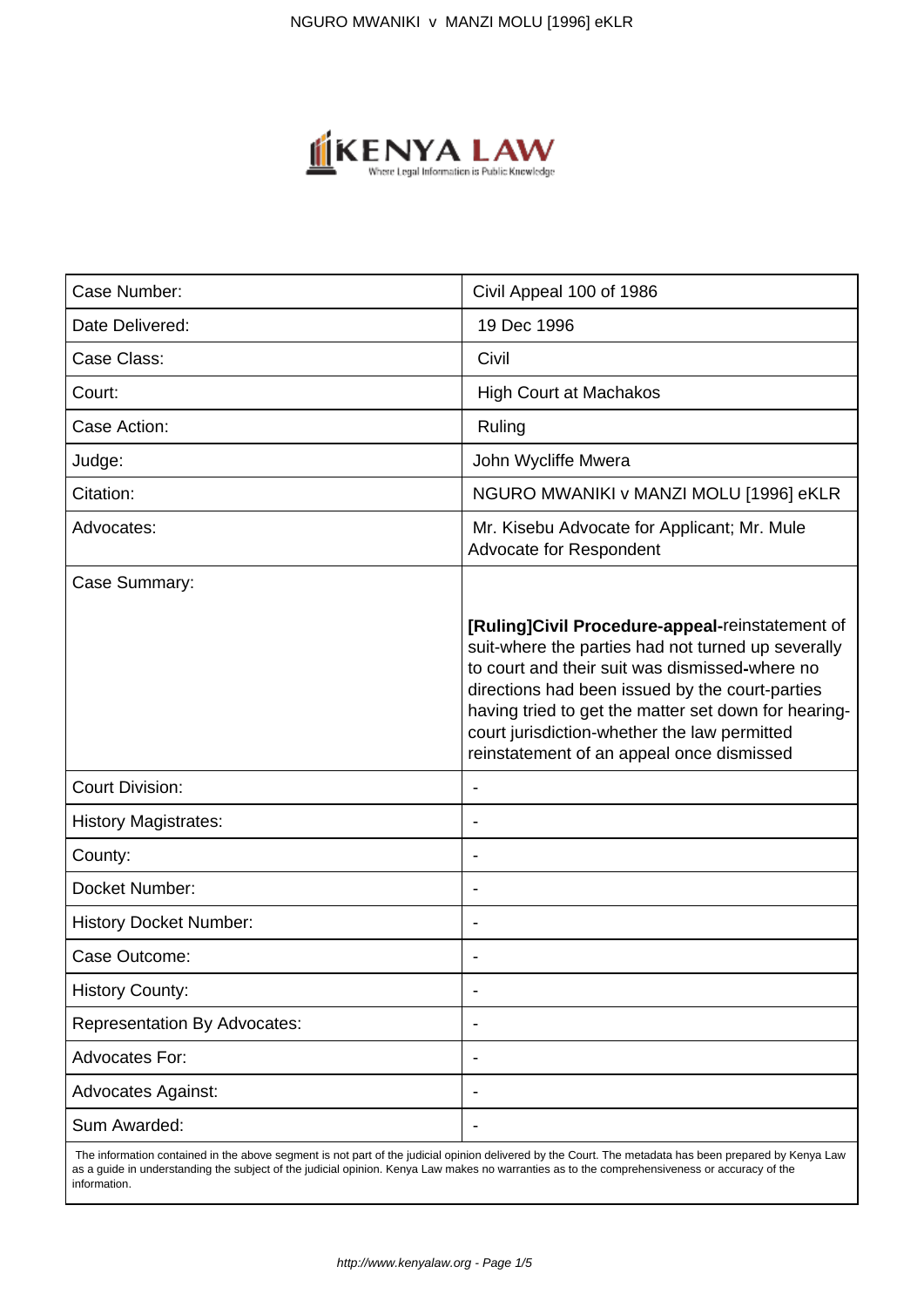# **REPUBLIC OF KENYA IN THE HIGH COURT OF KENYA AT MACHAKOS**

### **Civil Appeal 100 of 1986**

## **(From the Original Civil Suit No. 58 of 1986 of the District Magistrate at Mwingi: G.M. Nzilu Esq. of 19th November 1986)**

**NGURO MWANIKI………………………………………………………APPELLANT**

## **-VERSUS-**

**MANZI MOLU…………………………………..............................…………RESPONDENT**

### **Coram: J.W. Mwera J.**

#### **Mr. Kisebu Advocate for Applicant Mr. Mule Advocate for Respondent Court Clerk Muli**

### **RULING**

The appeal herein was filed on 16th December 1986. On 6th July 1987 it was admitted to hearing.

The appeal was fixed for directions on 18th July 1989 and on 8th August 1989. Nothing took place on either of the 2 occasions.

Later the appeal was fixed for hearing on  $7<sup>th</sup>$  September 1989, 18th May 1990 and even by consent on 28th March 1991. It was further fixed for hearing on 24th January 1992 which was moved to 9th April 1992. Then all went silent.

On an undisclosed date notices were sent out to the parties under 0.16 rr.2 and 6 (a typing error showed O.XVI R 326 which was clarified) for mention/directions/hearing on 8th July 1996.

On 8th July 1996 the Appellant did not appear but the Respondent's counsel was present. He asked for dismissal of appeal for non-prosecution or for taking no steps since 24th January 1992. The court was of the view that the Appellant had not shown up to show good cause why he had been relaxed in prosecuting his appeal and it was dismissed with costs to the Respondent. This bit was attacked in the present application on the ground that since it was the court which moved parties to appear before it on 8<sup>th</sup> July 1996, costs should not have been given to any party who appeared, here, the Respondent.

Then on 5th April 1996 the Appellant filed the application now under review, dated  $4<sup>th</sup>$  September 1996 for orders inter alia, thatthe ex parte orders made on 8th July 1996 be set aside and the appeal be reinstated for trial on merits. Mr. Kisebu argued so while Mr. Mule opposed it on behalf of Mr. Musyoka.

Mr. Kisebu submitted that since no directions had been issued under 0.41 r.31 Civil Procedure Rules, the appeal was not ready for hearing and so the Appellant could not be expected to make any move. But the court did point out that on several occasions and in absence of those directions, the parties had endeavoured to set down the appeal for hearing. To this Mr. Kisebu conceded that it was by error on both sides. He added however that to dismiss the appeal the Deputy Registrar should have issued a notice under 0.41 r.31(2) Civil Procedure Code and not under 0.16 r.2, 6. Mr. Kisebu cited 3 cases that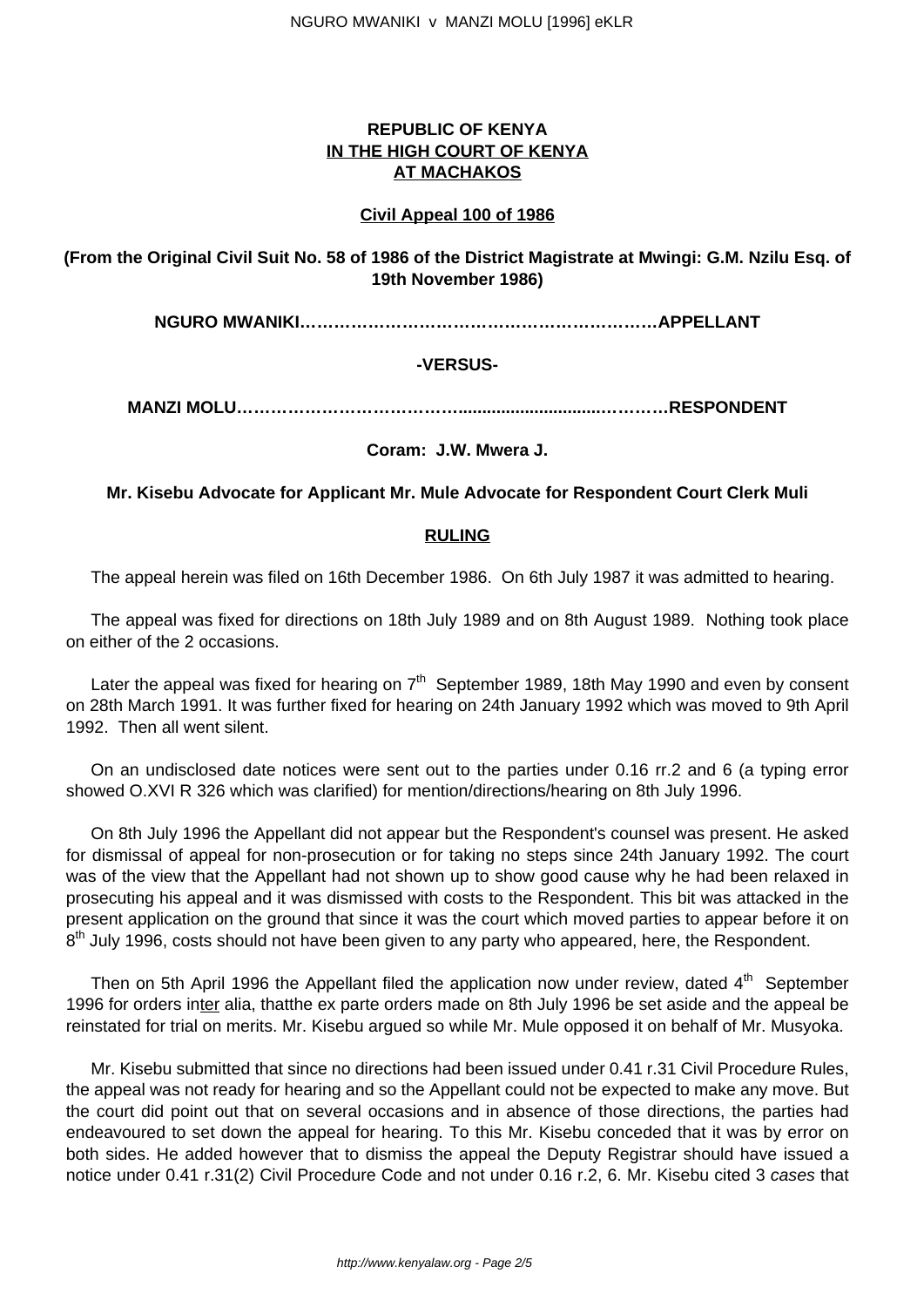shall presently be referred to, and also pointed out that infact the notice issued by the Deputy Registrar under 0.16 rr.2, 6 for 8th July 1996 reached the Appellant on 10th July 1996 - 2 days after and when the orders under attack had been given. He appreciated the point that the law as it is did not permit reinstatement of an appeal once dismissed as the case was here save by the authority of the court's own inherent jurisdiction.

Mr. Mule countered those arguments and concluded by asking this court not to grant orders as prayed. It should be pertinent to set out the legal provisions involved before proceeding to thedetermination.

The undated notices of the registrar summoning parties to court on 8th July 1996 were under 0.16 rr.2 6 which read:

"Rule 2(1): In any suit in which no application has been made or step taken by either party for one year, the court may give notice in writing to the parties to show cause why the suit should not be dismissed, and if cause is not shown to its satisfaction, may dismiss the suit.

(2) ......................... (not relevant now)

rule 6: In any case not otherwise provided for for whichno application is made or step taken for a periodof three years by either party with a view toproceeding with the suit, the court may order thesuit to be dismissed; and in such case the Plaintiff may subject to the law of limitation bring a fresh suit."

A "suit" is defined under the Civil Procedure Rules as to mean all civil proceedings commenced in any manner prescribed

0.41 is devoted wholly to appeals. Rule 31 has the marginal notes: Dismissal for want of prosecution of an appeal, and it reads:

"rule 31(1): Unless within three months after giving of directions under rule 8B the appeal shall have been set down for hearing by the Appellant, the Respondent shall be at liberty either to set down the appeal for hearing or apply by summons for its dismissal for want of prosecution.

(2) If within one year after service of the memorandum of appeal, the appeal is not set down for hearing, the registrar shall on notice to the parties list the appeal before a judge in chambers for dismissal."

Thus either the Respondent issues a summons to dismiss for want of prosecution of an appeal 3 months after the directions, if the Appellant has not set it down for hearing or if it stays for one year the registrar should on notice to the parties set down that appeal for dismissal. In this regard the court heard that this is the only route that the registrar should have followed to have this appeal validly dismissed otherwise it was not validly dismissed via 0.16 either r.2 or 6. Mr. Kisebu however seemed to say that the cases he cited fell under 0.16 r.5 which is not relevant or applicable in the present matter because no action was taken under 0.16 r.5.

0.31 r.8B referred to in rule 31(1) reads:

"rule 8B(1) On notice to the parties delivered not less than twenty one days after the date of service of the memorandum of appeal the registrar shall list the appeal for giving of directions by a judge in chambers.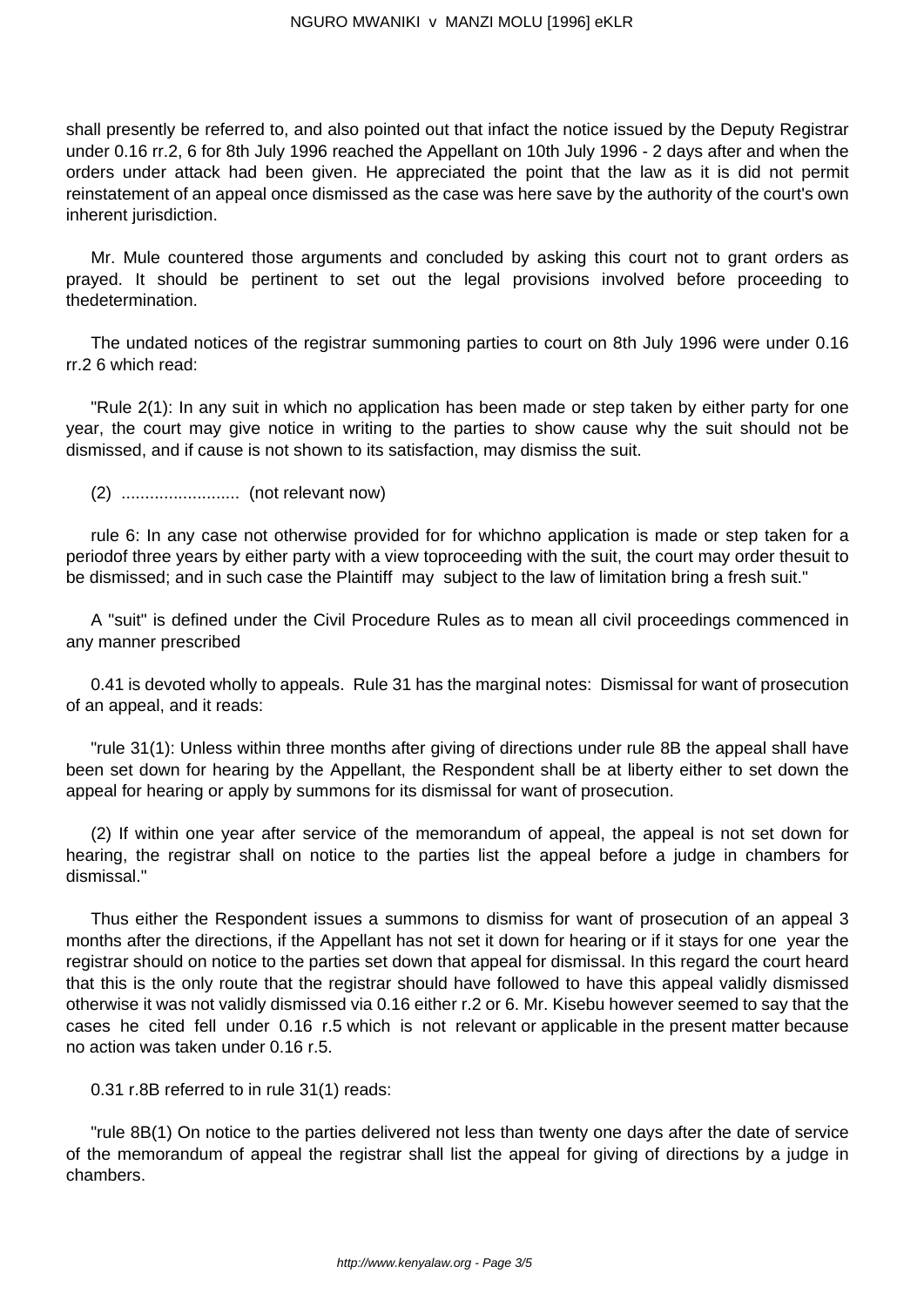(2) Any objection to the jurisdiction of the appellate court shall be raised before the judge before he gives directions under this rule.

(3) The judge in chambers may give directions concerning the appeal generally and in particular directions as to the manner in which the evidence and exhibits presented to the court below shall be put before the appellate court and as to the typing of any record or part thereof and any exhibits or other necessary documents and the payment of the costs of such typing whether in advance or otherwise."

It can be said perhaps in error or by practical course that appeals take in this court (and it is in doubt if a different approach is taken in other high court registries) that in fact it has not been found imperative to insist that the registrar do list any appeal as envisaged in R.8B(1) which is couched in mandatory terms as to what the registrar must do. Unless the judge feels that some directions as envisaged under r.8B (3) are necessary, the course under 0.8B(1) has rarely if not hardly been resorted to, and to this court's view without injustice being done to parties. Thus in most appeals in this court (and quite very likely in all other high court registries) 0.31 & 8B has not been put to much use or at all. The non-use of this rule, it is to a greater degree, safe to remark, has not resulted in injustice. But the law ought to be followed, though.

So where does this application lie in the light of all the foregoing"

The appeal may be and is hereby to be reinstated by setting aside the dismissal orders of 8th July 1996 because this court was satisfied that the undated notice to parties issued by the registrar under 0.16 rr.2 6 reached the Appellant on 10th July 1996 - two days after the orders of dismissal had been issued. This was demonstrated by annexture Exh.AFKlB. That being the case it is only fair that the appeal be reinstated. The Appellant's letter Exh.AFKlA of 3rd July 1996 was said to have been sent out to the

Respondent and the registry intimating that the Appellant was still active and he was seeking to list his appeal for hearing. However neither the court file nor the Respondent had a copy of such a letter.

The issue of costs awarded on 8th July 1996 can correctly be said not to have been warranted as the parties were appearing solely on the court's notice.

It is further considered and found that the correct mode to sent out notices for dismissal of appeals should be by 0.41 r.31 (2) by the Deputy Registrar while 0.16 remains solely for civil proceedings not commenced by way of appeal at all. Indeed for this error in the statutory procedure to dismiss an appeal, this court would be inclined to reinstate this appeal had it not done so earlier as set out above. 0.41 r.13 does not specifically allow for reinstatement of appeals as the case is here or filing a fresh one as under 0.16 r.6. But in the circumstances like this justice does forcefully demand that the appeal be reinstated by the court using its inherent powers and that is done.

From what has been said above 0.41 r.8B, this court would be disinclined, save for the strict letter of the law, to allow reinstatement of this appeal because the registrar had not listed this appeal for the judges' directions. Inspite of not having such

directions it is apparent on record that the parties on several occasions fixed hearing dates of the appeal. On two occasions they had not shown up for the vaunted directions. These are clear acts by the parties that they were ready to go on without the directions whether the judge felt some were required or not.